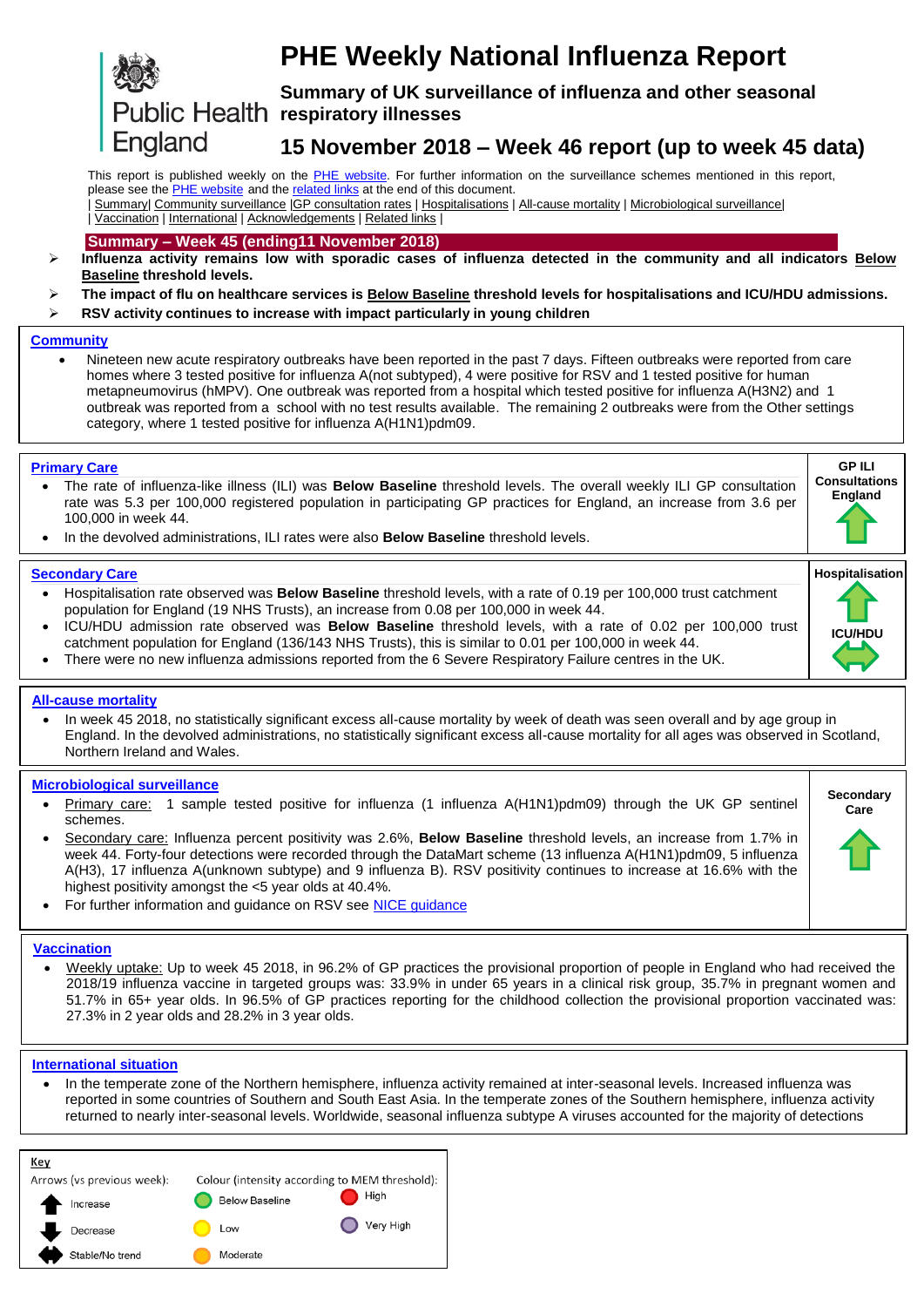#### <span id="page-1-0"></span>**Nineteen new acute respiratory outbreaks were reported in the past 7 days.**

#### Acute respiratory disease outbreaks

- Nineteen new acute respiratory outbreaks have been reported in the past 7 days. Fifteen outbreaks were reported from care homes where 3 tested positive for influenza A(not subtyped), 4 were positive for RSV and 1 tested positive for human metapneumovirus (hMPV). One outbreak was reported from a hospital which tested positive for influenza A(H3N2) and 1 outbreak was reported from a school with no test results available The remaining 2 outbreaks were from the Other settings category, where 1 tested positive for influenza A(H1N1)pdm09

-Outbreaks should be recorded on HPZone and reported to the local Health Protection Teams and [respscidsc@phe.gov.uk](mailto:respscidsc@phe.gov.uk)

• Medical Officers of Schools Association (MOSA) & PHE surveillance scheme

- Boarding schools in England within the MOSA network are recruited each season to report various respiratory related illnesses including influenza like illnesses (ILI). For the 2018/19 season, 20 MOSA schools have agreed to participate in the scheme, including a total of 6,350 boarders.

- The overall rate (all boarders) for week 45 was 0.2 per 1,000 boarders

- If you are a MOSA school and would like to participate in this scheme, please email [mosa@phe.gov.uk](mailto:mosa@phe.gov.uk) for more information.

#### • FluSurvey

- Internet-based surveillance of influenza-like illness in the general population is undertaken through the FluSurvey. A project run by PHE to monitor ILI activity in the community.

- The overall ILI rate (all age groups) for week 45 was 33.2 per 1,000 (87/2,624 people reported at least 1 ILI) (Figure 3), with the highest rate seen in the under 20 year olds (38.5 per 1,000).

- If you would like to become a participant of the FluSurvey project please do so by visiting the <https://flusurvey.net/en/accounts/register/> website for more information.





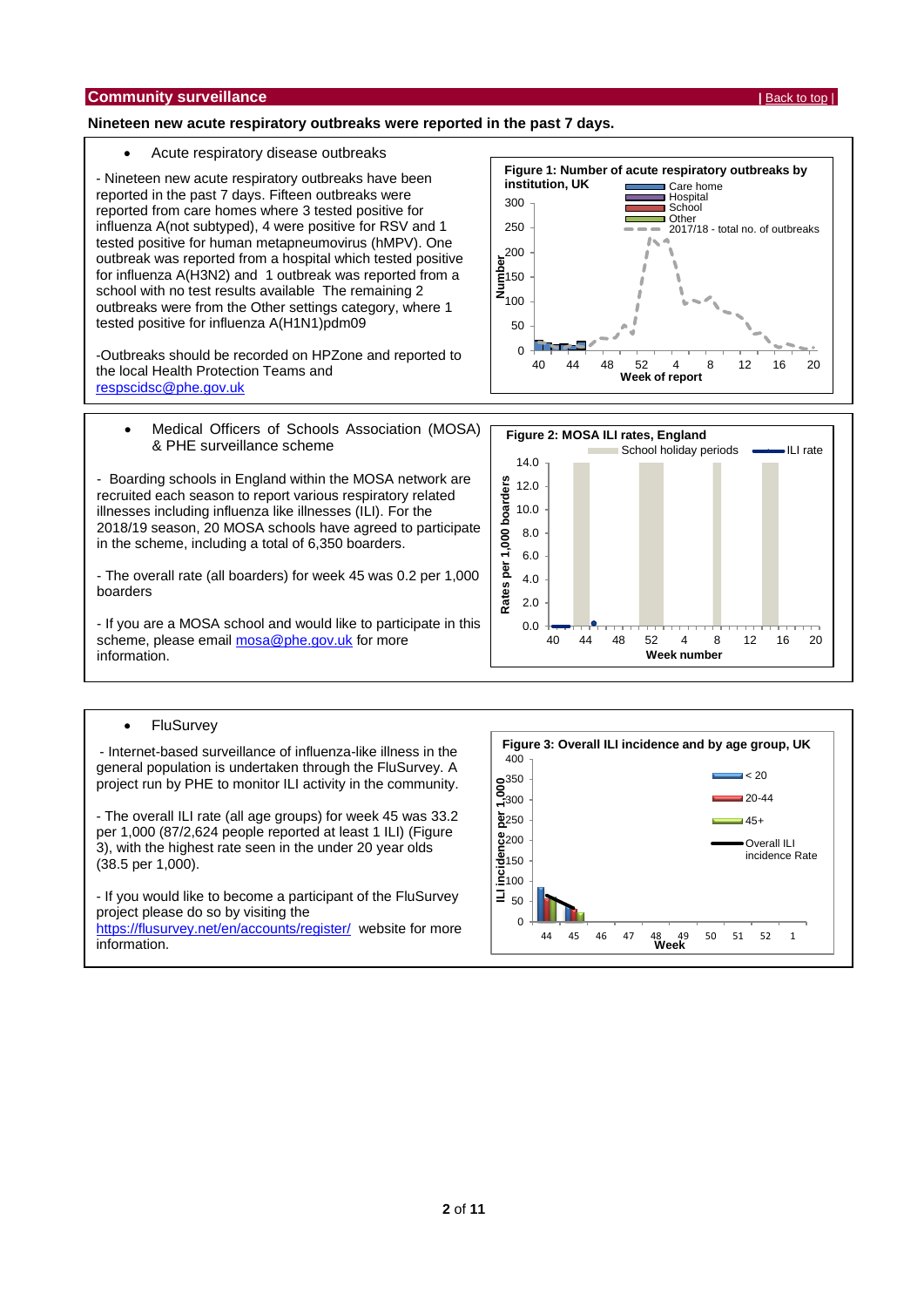#### <span id="page-2-0"></span>**Weekly consultation rates in national sentinel schemes <b>by the senting of the senting of the set of the set of top** |

**In week 45, the overall weekly influenza-like illness (ILI) GP consultation rate remained low and below the baseline threshold in England. In the devolved administrations, ILI rates were below baseline levels.**

#### GP ILI consultations in the UK

#### RCGP (England)

- The weekly ILI consultation rate through the RCGP surveillance was at 5.3 per 100,000 registered population in participating GP practices in week 45, this is the a slight increase from 3.6 per 100,000 in week 43. This is below the baseline threshold (13.1 per 100,000) (Figure 4\*). By age group, the highest rates were seen in 1-4year olds (7.4 per 100,000) and 15-44 year olds (6.5 per 100,000).

*\*The Moving Epidemic Method (MEM) has been adopted by the European Centre for Disease Prevention and Control to calculate thresholds for GP ILI consultations for the start of influenza activity (based on 10 seasons excluding 2009/10) in a standardised approach across Europe. For MEM intensity threshold values, please visit: [https://www.gov.uk/guidance/sources-of-uk-flu-data-influenza](https://www.gov.uk/guidance/sources-of-uk-flu-data-influenza-surveillance-in-the-uk#clinical-surveillance-through-primary-care)[surveillance-in-the-uk#clinical-surveillance-through-primary-care](https://www.gov.uk/guidance/sources-of-uk-flu-data-influenza-surveillance-in-the-uk#clinical-surveillance-through-primary-care)*



#### UK

- In week 45, overall weekly ILI consultation rates across the countries of the UK were all below their respective baseline thresholds (Table 1).

- By age group, the highest rates were seen in the 15-44 year olds in Scotland and Wales (10.2 per 100,000 and 10.2 per 100,000 respectively) and in the 65-74 year olds in Northern Ireland (6.1 per 100,000).

#### **Table 1: GP ILI consultations in the UK for all ages with MEM thresholds applied\***

| <b>GPILI</b><br>consultation | Week number |                  |     |     |     |     |    |    |    |    |    |    |    |  |  |   |
|------------------------------|-------------|------------------|-----|-----|-----|-----|----|----|----|----|----|----|----|--|--|---|
| rates (all ages)             | 40          | 41               | 42  | 43  | 44  | 45  | 46 | 47 | 48 | 49 | 50 | 51 | 52 |  |  | 4 |
| <b>England (RCGP)</b>        | 4.2         | 3.9 <sup>1</sup> | 4.5 | 3.6 | 3.6 | 5.3 |    |    |    |    |    |    |    |  |  |   |
| <b>Wales</b>                 | 7.1         | 3.6              | 4.2 | 6.8 | 6.3 | 5.4 |    |    |    |    |    |    |    |  |  |   |
| <b>Scotland</b>              | 7.1         |                  | 3.6 | 4.5 | 2.9 | 7.3 |    |    |    |    |    |    |    |  |  |   |
| Northern Ireland             | 3.8         | 3.5 <sup>°</sup> | 3.8 | 3 6 | 3.8 | 5.0 |    |    |    |    |    |    |    |  |  |   |

*\*The Moving Epidemic Method (MEM) has been adopted by the European Centre for Disease Prevention and Control to calculate thresholds for GP ILI consultations for the start of influenza activity (based on 10 seasons excluding 2009/10), in a standardised approach across Europe. For MEM threshold values for each country, please visit: [https://www.gov.uk/guidance/sources-of-uk-flu-data-influenza-surveillance-in-the](https://www.gov.uk/guidance/sources-of-uk-flu-data-influenza-surveillance-in-the-uk#clinical-surveillance-through-primary-care)[uk#clinical-surveillance-through-primary-care](https://www.gov.uk/guidance/sources-of-uk-flu-data-influenza-surveillance-in-the-uk#clinical-surveillance-through-primary-care)*

GP In Hours Syndromic Surveillance System (England)

-The weekly ILI consultation rate through the GP In Hours Syndromic Surveillance system is at 3.9 per 100,000 in week 45 (Figure 5).

During week 45, there were further increases in respiratory syndromes, bronchiolitis (ED attendances) and bronchitis/bronchiolitis (GP OOH) in children aged <1 year. Calls for coughs in children aged <5 years and difficulty breathing in children aged <1 year also continued to increase (NHS 111). This is in line with recent increases in laboratory reports for respiratory syncytial virus (RSV). There were small increases in GP in hours consultations for respiratory indicators, including upper and lower respiratory tract infections.

Figure 5 represents a map of GP ILI consultation rates in week 45 across England by PHE centres, with influenza-like illness surveillance MEM thresholds applied.

**3** of **11** *thresholds only, therefore utLAs with higher background rates than the Centre ILI consultation rates presented for each utLA on the map should be interpreted in context of regional and national ILI activity; as MEM thresholds are calculated (based on previous influenza seasons from 2012/13 onwards) separately for each of the nine PHE centres and utLA rates are then compared to Centre-level may appear to have higher ILI activity.* 

-For further information, please see the syndromic surveillance [webpage.](https://www.gov.uk/government/publications/gp-in-hours-weekly-bulletins-for-2018)

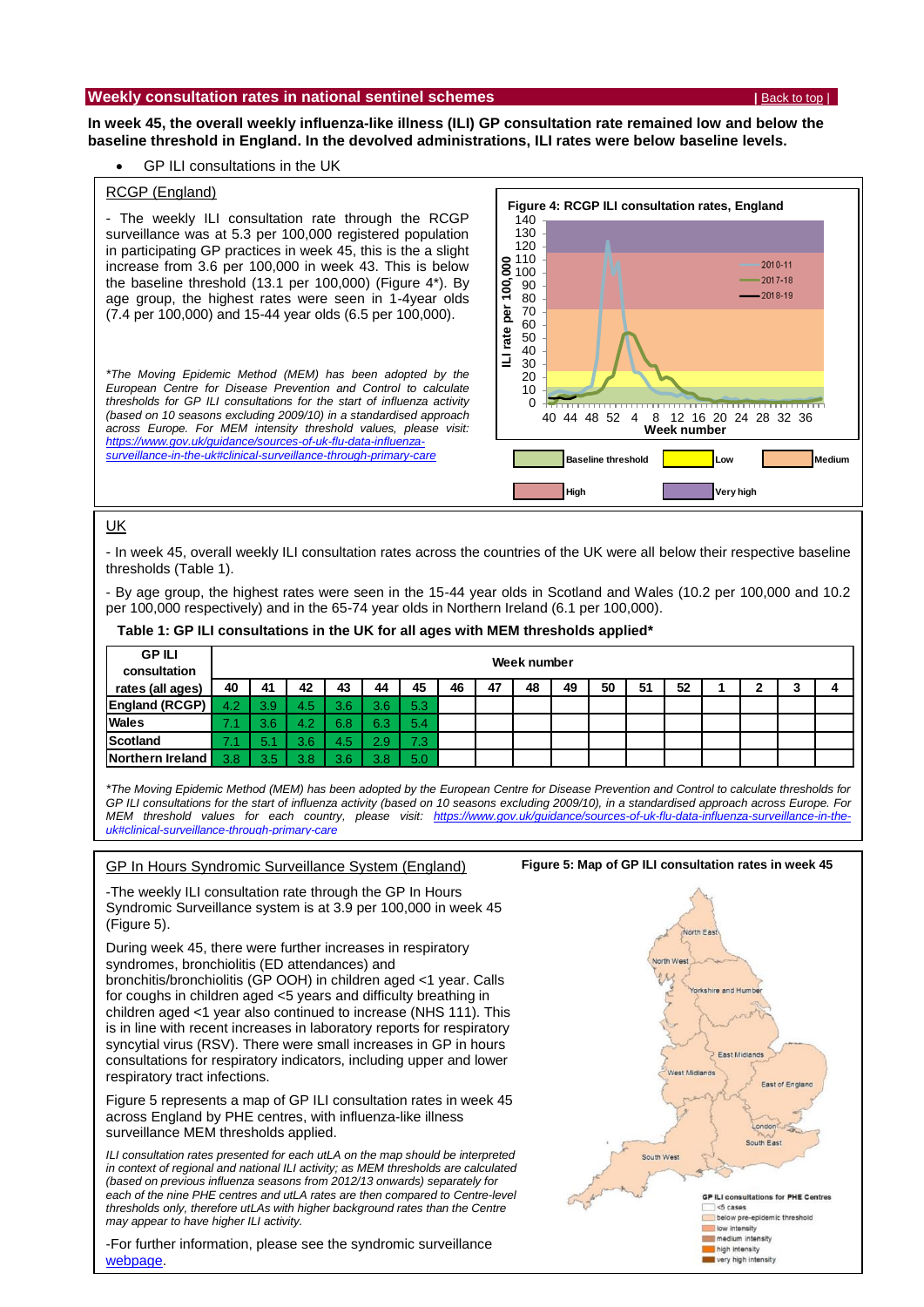#### <span id="page-3-0"></span>**Influenza confirmed hospitalisations (provisional) <b>According to the CONFIGUATION**  $\left| \frac{\text{Back to top}}{\text{Back to top}} \right|$  $\left| \frac{\text{Back to top}}{\text{Back to top}} \right|$  $\left| \frac{\text{Back to top}}{\text{Back to top}} \right|$

**In week 45 2018, there were 16 hospitalised confirmed influenza cases (6 influenza A(H1N1)pdm09, 2 influenza A(H3N2), 4 influenza A(unknown subtype) and 4 influenza B) reported through the USISS sentinel hospital network across England (19 NHS Trusts). There were 10 new admissions to ICU/HDU with confirmed influenza (5 influenza A(H1N1)pdm09 and 5 influenza A(unknown subtype)) reported through the USISS mandatory ICU/HDU surveillance scheme across the UK (136/143 NHS Trusts in England).**

#### USISS sentinel weekly hospitalised confirmed influenza cases, England (week 45)

- In week 45, there were 16 hospitalised laboratory confirmed influenza cases (6 influenza A(H1N1)pdm09, 2 influenza A(H3N2), 4 influenza A(unknown subtype) and 4 influenza B) reported from 19 NHS Trusts across England through the USISS sentinel hospital network, with a rate of 0.19 per 100,000 trust catchment population compared to 0.08 per 100,000 in the previous week (Figures 6 and 7). This is below the baseline impact threshold of 0.89 per 100,000.

- A total of 45 hospitalised confirmed influenza admissions (17 influenza A(H1N1)pdm09, 6 influenza A(H3N2), 13 influenza A(unknown subtype) and 9 influenza B) and have been reported in the UK since week 40 2018 via the sentinel scheme.



*admission rates for the start of influenza activity (based on 6 seasons) in a standardised approach across Europe. For MEM threshold values, please visit: <https://www.gov.uk/guidance/sources-of-uk-flu-data-influenza-surveillance-in-the-uk#disease-severity-and-mortality-data>*

 Number of new admissions and fatal confirmed influenza cases in ICU/HDU (USISS mandatory ICU scheme), UK (week 45)

- In week 45, there were 10 new admissions to ICU/HDU with confirmed influenza (5 influenza A(H1N1)pdm09 and 5 influenza A(unknown subtype)) reported across the UK (136/143 Trusts in England) through the USISS mandatory ICU scheme, with a rate of 0.02 per 100,000 trust catchment population compared to 0.01 per 100,000 in the previous week (Figures 8 and 9). This is below the baseline impact threshold of 0.09 per 100,000. No flu laboratory confirmed deaths were reported to have occurred in ICU in week 45 in the UK.

- A total of 26 new ICU/HDU admissions (12 influenza A(H1N1)pdm09, 11 influenza A(unknown subtype) and 3 influenza B) and 1 confirmed death have been reported in the UK since week 40 2018.



*admission rates for the start of influenza activity (based on 6 seasons) in a standardised approach across Europe. For MEM threshold values, please visit: <https://www.gov.uk/guidance/sources-of-uk-flu-data-influenza-surveillance-in-the-uk#disease-severity-and-mortality-data>*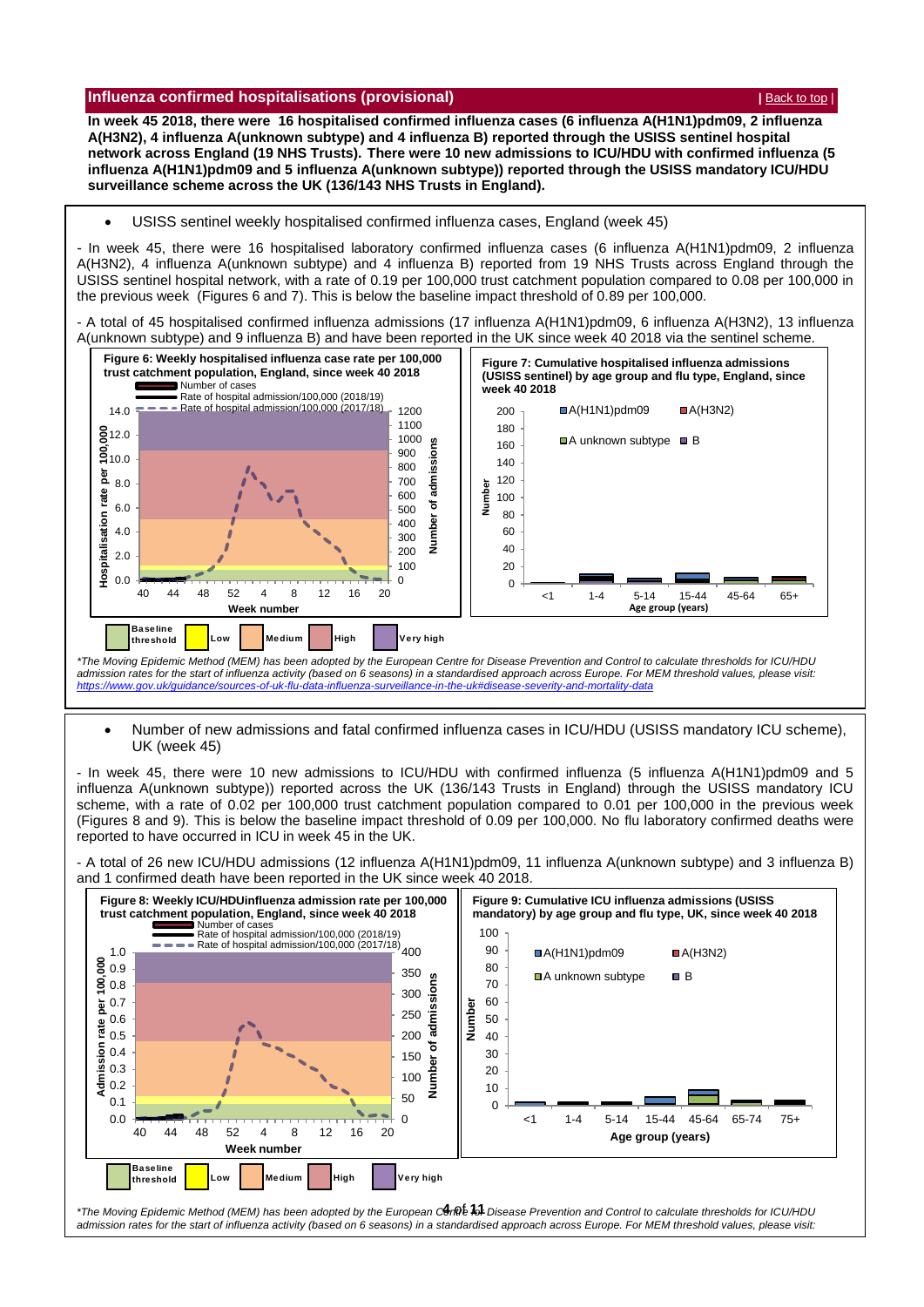USISS Severe Respiratory Failure Centre confirmed influenza admissions, UK (week 45)

<span id="page-4-0"></span>- In week 45, there were no new admissions for laboratory confirmed influenza among the 6 Severe Respiratory Failure (SRF) centres in the UK.

- Since week 40 there has been 1 confirmed influenza admission (1 influenza A(unknown subtype)) to ECMO centres

#### **All-cause mortality data** *[Back to top](#page-0-1) | <b>Back to top | Back to top |* Back to top | **Back to top | Back to top |**

**In week 45 2018, no statistically significant excess all-cause mortality by week of death was observed overall and by age group in England, through the EuroMOMO algorithm. In the devolved administrations, no statistically significant excess all-cause mortality for all ages was observed in Scotland, Wales and Northern Ireland in week 45 2018.**

All-cause death registrations, England and Wales

- In week 44 2018, an estimated 9,529 all-cause deaths were registered in England and Wales (source: [Office for National](http://www.ons.gov.uk/peoplepopulationandcommunity/birthsdeathsandmarriages/deaths/datasets/weeklyprovisionalfiguresondeathsregisteredinenglandandwales)  [Statistics\)](http://www.ons.gov.uk/peoplepopulationandcommunity/birthsdeathsandmarriages/deaths/datasets/weeklyprovisionalfiguresondeathsregisteredinenglandandwales). This is a decrease compared to the 9,603 estimated death registrations in week 43 2018.

Excess all-cause mortality by age group, England, Wales, Scotland and Northern Ireland

- In week 45 2018 in England, no statistically significant excess mortality by week of death above the upper 2 z-score threshold was seen overall, by age group and subnationally (all ages), after correcting ONS disaggregate data for reporting delay with the standardised [EuroMOMO](http://www.euromomo.eu/) algorithm. This data is provisional due to the time delay in registration; numbers may vary from week to week. - In the devolved administrations, no statistically significant excess allcause mortality for all ages was observed in Scotland, Wales and Northern Ireland in week 45 2018 (Table 2).

#### **Table 2: Excess mortality by UK country, for all ages\***

| Country          | Excess detected in week 45<br>2018? | Weeks with<br>excess in 2018/19 |
|------------------|-------------------------------------|---------------------------------|
| England          | ×                                   | NA                              |
| Wales            | ×                                   | NA                              |
| Scotland         | ×                                   | NA                              |
| Northern Ireland | ×                                   | <b>NA</b>                       |

*\* Excess mortality is calculated as the observed minus the expected number of deaths in weeks above threshold* 

*\* NA refers to data not available for this week*



**Figure 10: Weekly observed and expected number of all-age all-cause deaths, with the dominant circulating influenza A subtype, England, 2014 to week 45 2018**

*\*Note: Delays in receiving all registered deaths from April 2018, following changes in IT systems at ONS, may result in some delays in the model to adjust for most recent deaths.*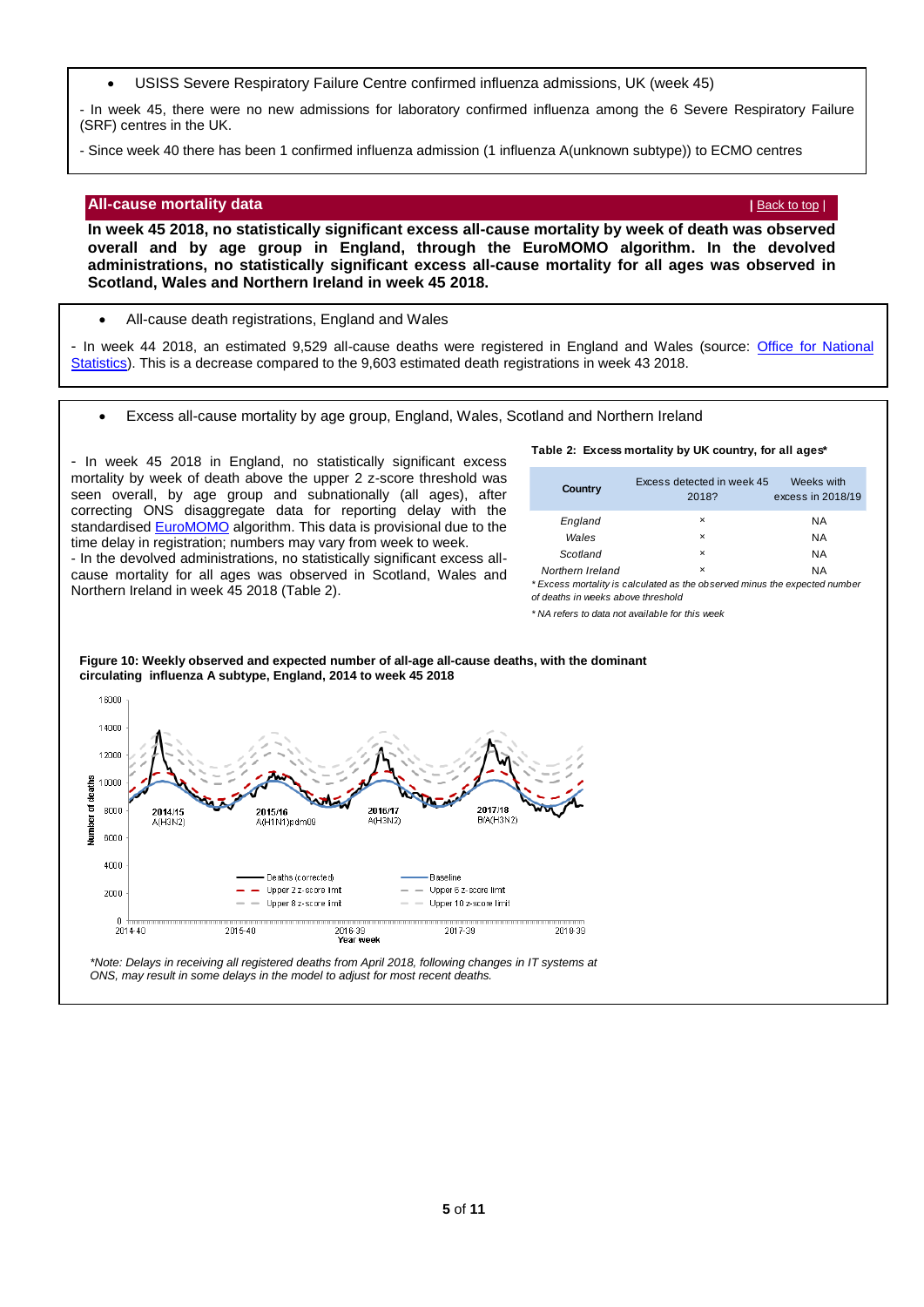#### <span id="page-5-0"></span>**Microbiological surveillance <b>***[Back to top](#page-0-1) | Back to top | Back to top | Back to top | Back to top | Back to top | Back to top | Back to top | Back to top | Back to top | Back to top | Back to top | Back to top | Back t*

**In week 45 2018, 1 sample tested positive for influenza (1 influenza A(H1N1)pdm09) through the UK GP sentinel schemes. Fourty-four positive detections were recorded through the DataMart scheme (13 influenza A(H1N1)pdm09, 5 influenza A(H3), 17 influenza A(unknown subtype) and 9 influenza B) with a positivity of 2.6%, this is below the baseline threshold of 9.2%.**

 Sentinel swabbing schemes in England (RCGP) and the Devolved Administrations

-In week 45, 1 sample tested positive for influenza (1influenza A(H1N1)pdm09) through the UK GP sentinel swabbing schemes (Figure 11).

Since week 40, a total of 11 samples (7 influenza A(H1N1)pdm09, 2 influenza A(unknown subtype) and 2 influenza B) tested positive for influenza through this scheme.



NB. Positivity (%) omitted when fewer than 10 specimens were tested

#### Respiratory DataMart System (England)

In week 45 2018, out of the 1,693 respiratory specimens reported through the Respiratory DataMart System, 44 samples (2.6%) were positive for influenza (13 influenza A(H1N1)pdm09, 5 influenza A(H3), 17 influenza A(unknown subtype) and 9 influenza B) (Figure 12), which is below the MEM baseline threshold for this season of 9.2%. The overall positivity for RSV has continued to increase from 13.2% in week 44 to 16.6% in week 45. The highest positivity for RSV by age group was seen in the <5 year olds at 40.4% in week 45 (Figure 13).



Rhinovirus positivity decreased from 16.0% in week 44 to 12.3% in week 45. Adenovirus and human metapneumovirus (hMPV) positivities decreased slightly from 3.6% and 1.2% in week 44 to 3.1% and 0.6% in week 45, respectively. Parainfluenza positivity remained low (Figure 14).





*\*The Moving Epidemic Method has been adopted by the European Centre for Disease Prevention and Control to calculate thresholds for GP ILI consultations for the*  start of influenza activity in a standardised approach across Europe. The threshold to indicate a likelihood of influenza community circulation for Datamart % positive *as calculated through the Moving Epidemic Method is 9.2% in 2018/19.*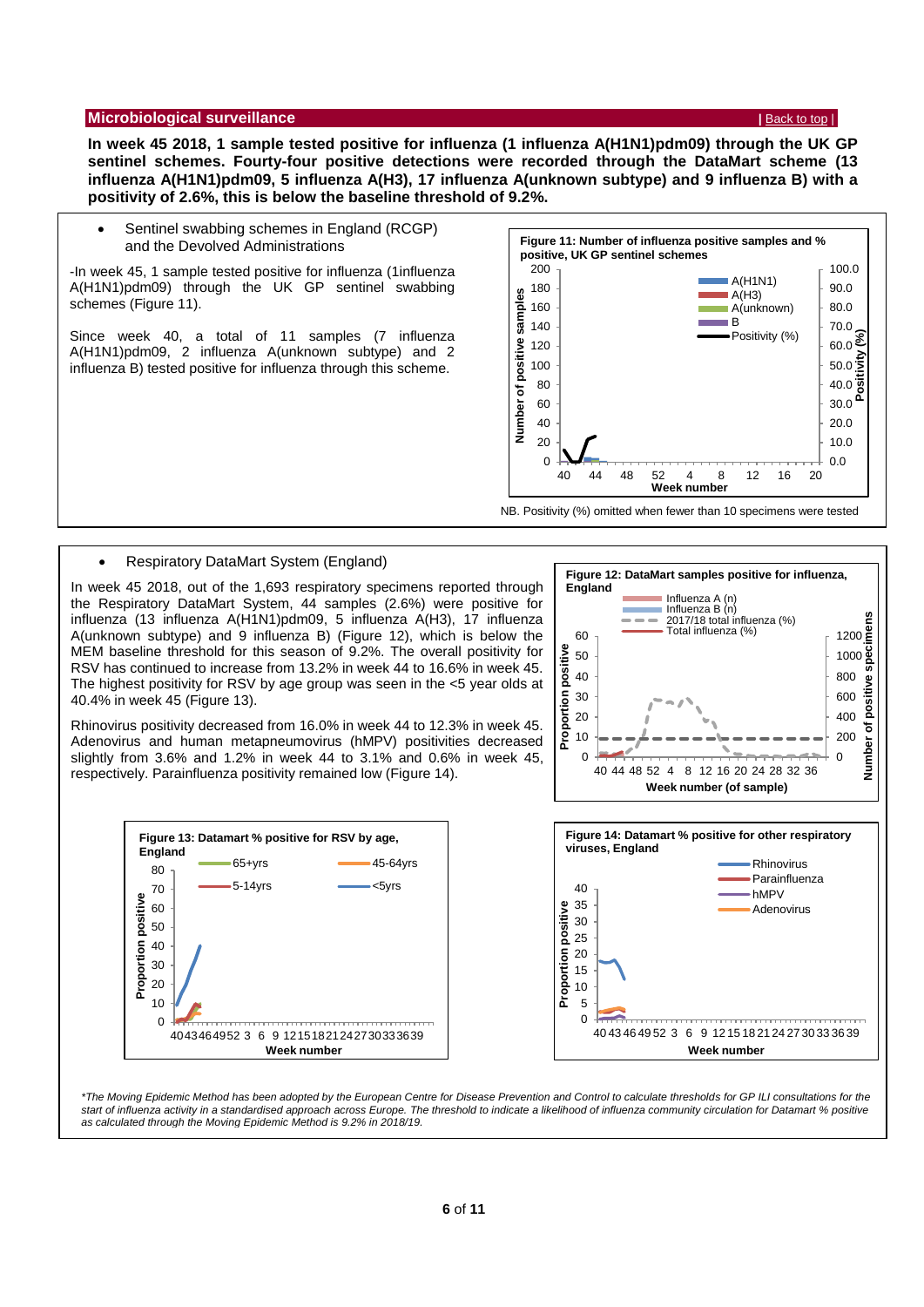#### Virus characterisation

PHE characterises the properties of influenza viruses through one or more tests, including [genome sequencing](http://www.cdc.gov/flu/professionals/laboratory/genetic-characterization.htm) (genetic analysis) and [haemagglutination inhibition \(HI\)](http://www.cdc.gov/flu/professionals/laboratory/antigenic.htm) assays (antigenic analysis). These data are used to compare how similar the currently circulating influenza viruses are to the strains included in seasonal influenza vaccines, and to monitor for changes in circulating influenza viruses. The interpretation of genetic and antigenic data sources is complex due to a number of factors, for example, not all viruses can be cultivated in sufficient quantity for antigenic characterisation, so that viruses with sequence information may not be able to be antigenically characterised as well. Occasionally, this can lead to a biased view of the properties of circulating viruses, as the viruses which can be recovered and analysed antigenically, may not be fully representative of majority variants, and genetic characterisation data does not always predict the antigenic characterisation.

The PHE Respiratory Virus Unit has characterised 3 influenza A(H3N2) viruses detected since week 40.Genetic characterisation of these A(H3N2) viruses shows that they belong to genetic subclade 3C.2a1. The Northern Hemisphere 2018/19 influenza A(H3N2) vaccine strain belongs in genetic subclade 3C.2a1.

Genetic characterisation of 5 influenza A(H1N1)pdm09 viruses detected since week 40 shows that they all belong in the genetic subgroup 6B.1, which was the predominant genetic subgroup in the 2017/18 season. One A(H1N1)pdm09 virus has been antigenically characterised and is similar to the A/Michigan/45/2015-like Northern Hemisphere 2018/19 (H1N1)pdm09 vaccine strain.

One influenza B virus has been characterised where sequencing of the haemagglutinin (HA) gene shows it belongs within genetic clade 1A of the B/Victoria lineage, in a subgroup characterised by deletion of two amino acids in the HA. The N.Hemisphere 2018/19 B/Victoria-lineage quadrivalent and trivalent vaccine component virus (a B/Colorado/06/2017-like virus), is a double deletion subgroup virus.

#### Antiviral susceptibility

Influenza positive samples are screened for mutations in the virus neuraminidase gene known to confer oseltamivir and/or zanamivir resistance. Additionally, testing of influenza A(H1N1)pdm09, A(H3N2), and influenza B virus isolates for neuraminidase inhibitor susceptibility (oseltamivir and zanamivir) is performed at PHE-RVU using a functional assay. The data summarized below combine the results of both testing methods. The samples tested are routinely obtained for surveillance purposes, but diagnostic testing of patients suspected to be infected with neuraminidase inhibitor-resistant virus is also performed.

In week 45 2018, no influenza viruses were tested for antiviral susceptibility.

#### Antimicrobial susceptibility

-Table 3 shows in the 12 weeks up to 11 November 2018, the proportion of all lower respiratory tract isolates of *Streptococcus pneumoniae*, *Haemophilus influenza, Staphylococcus aureus,* MRSA and MSSA tested and susceptible to antibiotics. These organisms are the key causes of community acquired pneumonia (CAP) and the choice of antibiotics reflects the British Thoracic Society empirical guidelines for management of CAP in adults.

**Table 3: Antimicrobial susceptibility surveillance in lower respiratory tract isolates, 12 weeks up to 11 November 2018, E&W**

| Organism                                                    | <b>Antibiotic</b>      | Specimens tested (N) | Specimens susceptible (%) |  |  |  |
|-------------------------------------------------------------|------------------------|----------------------|---------------------------|--|--|--|
|                                                             | Penicillin             | 3030                 | 89                        |  |  |  |
| S. pneumoniae                                               | Macrolides             | 3271                 | 82                        |  |  |  |
|                                                             | Tetracycline           | 3222                 | 85                        |  |  |  |
|                                                             | Amoxicillin/ampicillin | 11408                | 69                        |  |  |  |
| H. influenzae                                               | Co-amoxiclav           | 12373                | 84                        |  |  |  |
|                                                             | Macrolides             | 2972                 | 4                         |  |  |  |
|                                                             | Tetracycline           | 12381                | 98                        |  |  |  |
| S. aureus                                                   | Methicillin            | 6056                 | 90                        |  |  |  |
|                                                             | Macrolides             | 6789                 | 65                        |  |  |  |
| <b>MRSA</b>                                                 | Clindamycin            | 418                  | 43                        |  |  |  |
|                                                             | Tetracycline           | 551                  | 78                        |  |  |  |
| <b>MSSA</b>                                                 | Clindamycin            | 3911                 | 77                        |  |  |  |
|                                                             | Tetracycline           | 5071                 | 93                        |  |  |  |
| *Macrolides = erythromycin, azithromycin and clarithromycin |                        |                      |                           |  |  |  |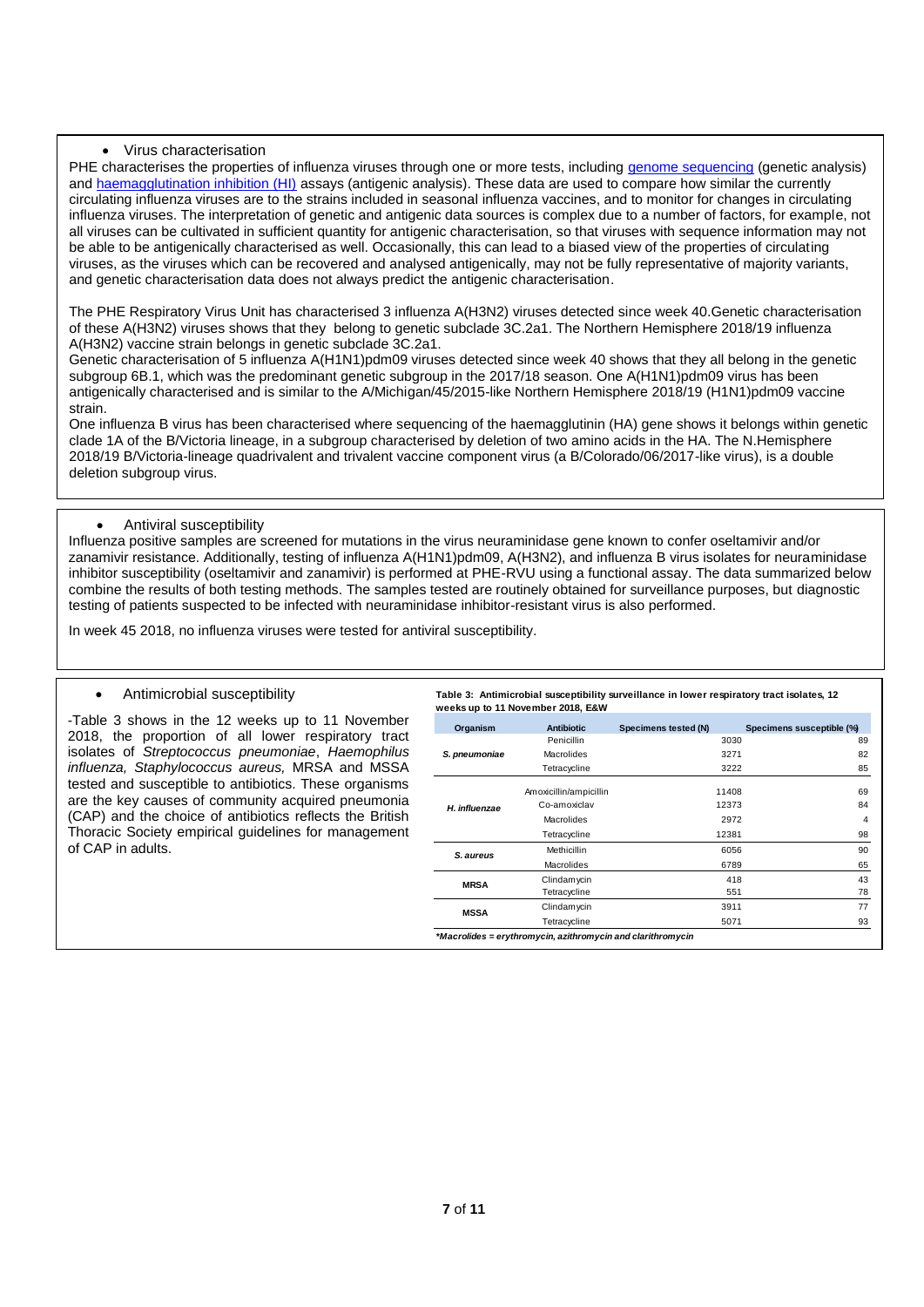#### <span id="page-7-0"></span>**| Vaccination** | **[Back to top](#page-0-1) | <b>Back to top | CALC TOP | <b>BACK** TOP | **BACK** TOP | **BACK** TOP | **BACK** TOP | **BACK** TOP | **BACK** TOP | **BACK** TOP | **BACK** TOP | **BACK** TOP | **BACK** TOP | **BACK** TOP | **BACK** TOP | **BAC**

- Up to week 45 2018, in 96.2% of GP practices reporting weekly to Immform, the provisional proportion of people in England who had received the 2018/19 influenza vaccine in targeted groups was as follows (Figure 15):
	- $\circ$  33.9% in under 65 years in a clinical risk group
	- o 35.7% in pregnant women
	- $\circ$  51.7% in 65+ year olds



• In 2018/19, all 2 and 3 year-olds continue to be eligible for flu vaccination, through their GPs. Up to week 45 2018, in 96.5% of GP practices reporting weekly to ImmForm, the provisional proportion of children in England who had received the 2018/19 influenza vaccine in targeted groups was as follows (Figure 16):



• In addition, the childhood programme has been extended to children of school years Reception (4 year olds), 1, 2, 3, 4 and 5 age. The data for the school programme, including 4 year olds, will be included in the monthly report to be published on 22 November 2018.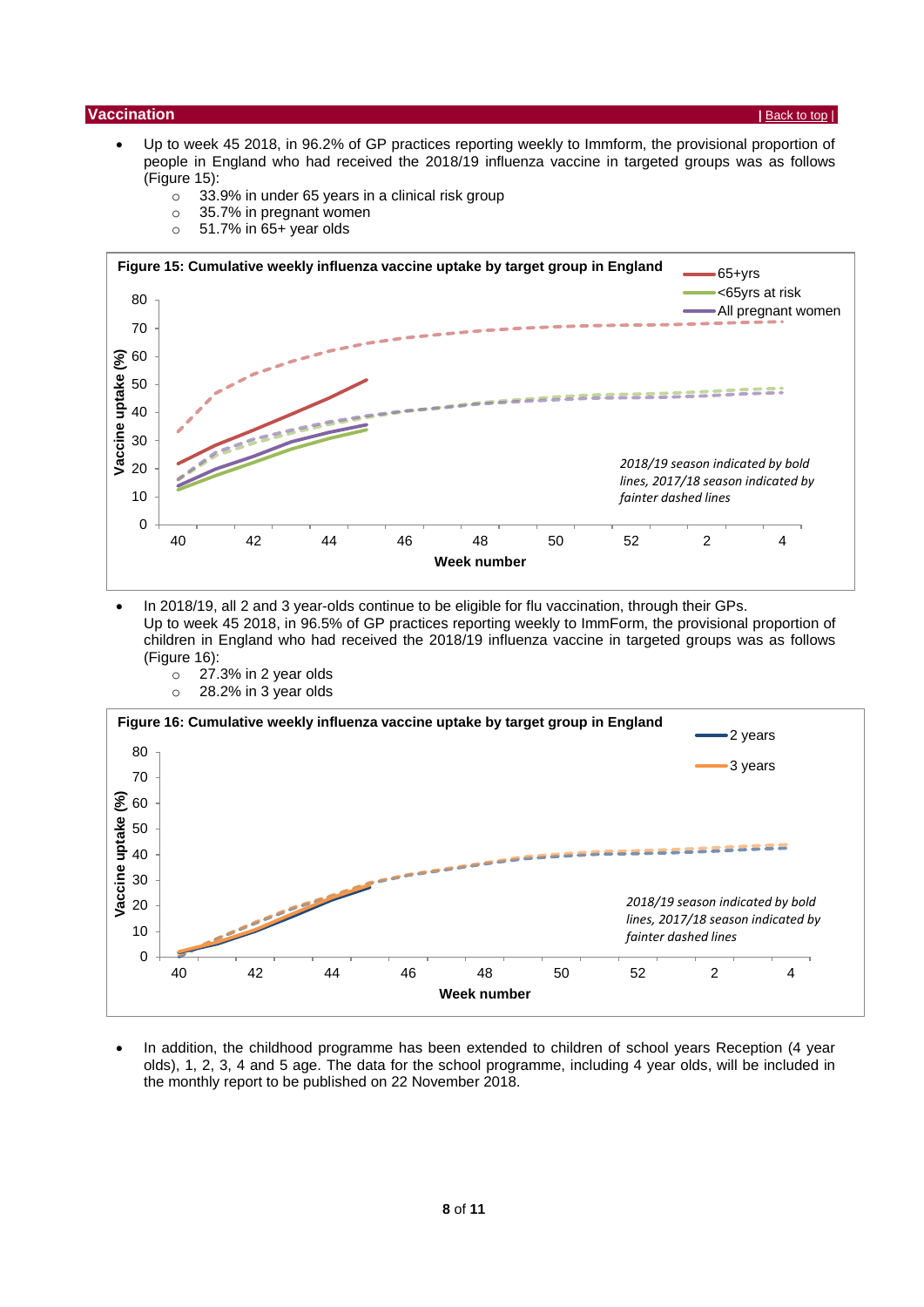<span id="page-8-0"></span>**In the temperate zone of the Northern hemisphere, influenza activity remained at inter-seasonal levels. Increased influenza was reported in some countries of Southern and South East Asia. In the temperate zones of the Southern hemisphere, influenza activity returned to nearly inter-seasonal levels. Worldwide, seasonal influenza subtype A viruses accounted for the majority of detections**

[Europe](http://flunewseurope.org/) updated on 09 November 2018 (Joint ECDC-WHO Europe Influenza weekly update)

Influenza activity was low throughout the European Region.

For week 44, 9 (1.7%) of the 524 sentinel specimens tested positive for influenza viruses. All 9 were type A viruses and of the 5 subtyped, 4 (80.0%) were influenza A(H1N1)pdm09 and 1 (20.0%) was influenza A(H3N2).

A subset of Member States monitor severe disease related to influenza virus infection by surveillance of hospitalised laboratory-confirmed influenza cases in ICUs or other wards or severe acute respiratory infections (SARI). Among the 7 hospitalised cases of laboratory confirmed influenza in ICUs reported during week 44, 6 were influenza type A and 1 was influenza type B. Three cases of hospitalised laboratory confirmed influenza in other wards was reported during week 44, all 3 were infected with influenza type A.

For week 44, 148 specimens from non-sentinel sources (such as hospitals, schools, primary care facilities not involved in sentinel surveillance, or nursing homes and other institutions) tested positive for influenza viruses. Of the 148, 133 (89.9%) were type A and 15 (10.1%) type B viruses. Of the influenza A viruses that were subtyped, 30 (69.8%) were A(H1N1)pdm09 and 13 (30.2%) were A(H3N2). None of the influenza B viruses from non-sentinel specimens were assigned to a lineage

For week 44, data from the 18 countries or regions reporting to the EuroMOMO project indicated all-cause mortality to be at expected levels for this time of year.

[United States of America](http://www.cdc.gov/flu/weekly/) updated on 09 November 2018 (Centre for Disease Control report)

During week 44, influenza activity remains low in the United States although small increases in activity were reported.

Influenza A and B viruses continue to co-circulate with influenza A(H1N1)pdm09 most commonly reported by public health laboratories.

Nationwide during week 44, the proportion of outpatient visits for influenza-like illness (ILI) remained stable at 1.8%, which is below the national baseline of 2.2%. One of 10 regions reported the proportion of outpatient visits for ILI at or above their region-specific baseline levels. The proportion of outpatient visits for ILI ranged from 0.7% to 2.7%

The proportion of deaths attributed to pneumonia and influenza (P&I) was below the system-specific epidemic threshold in the National Center for Health Statistics (NCHS) Mortality Surveillance System.

[Canada](http://healthycanadians.gc.ca/diseases-conditions-maladies-affections/disease-maladie/flu-grippe/surveillance/fluwatch-reports-rapports-surveillance-influenza-eng.php) updated on 09 November 2018 (Public Health Agency report)

Overall, influenza activity continued to increase in week 44. The influenza season has started earlier than in recent years.

In week 44, a total of 359 laboratory confirmed detections of influenza were reported, of which 98% were influenza A. The percentage of tests positive for influenza from sentinel laboratories remained above the seasonal threshold of 5.0% at 7.7%. The percentage of positive tests for influenza A is higher for this time of year compared to previous 8 seasons.

In week 44, 1.0% of visits to healthcare professionals were due to ILI, the percentage of visits for ILI is within expected levels.

To date this season, 129 influenza-associated hospitalisations were reported by participating provinces and territories, 98% of which were associated with influenza A.

[Global influenza update](http://www.who.int/influenza/surveillance_monitoring/updates/latest_update_GIP_surveillance/en/index.html) updated on 30 October 2018 (WHO website)

In the temperate zone of the Northern hemisphere, influenza activity remained at inter-seasonal levels. Increased influenza was reported in some countries of Southern and South East Asia. In the temperate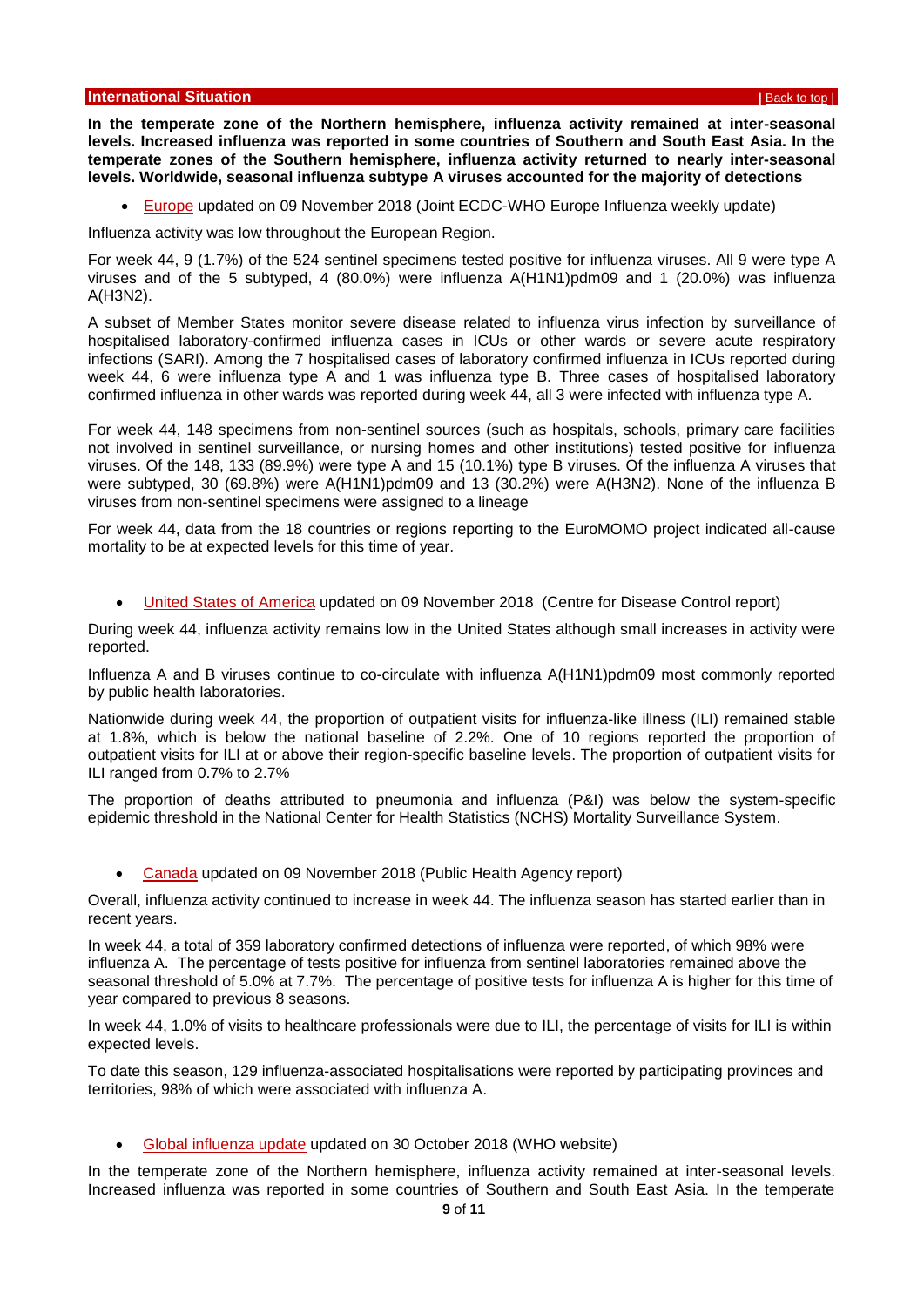zones of the Southern hemisphere, influenza activity returned to nearly inter-seasonal levels. Worldwide, seasonal influenza subtype A viruses accounted for the majority of detections.

In the temperate zone of the Northern hemisphere, influenza activity remained at inter-seasonal levels. In Europe and North America, influenza like illness (ILI) levels started to increase in some countries with low to no influenza virus detections. In Northern Africa, Egypt continued to report low detections of influenza A(H3N2) viruses. In Western Asia, increased influenza A detections were reported in Bahrain and Kuwait (predominantly A(H3N2)). Influenza percent positivity continued to increase in Qatar and Saudi Arabia, with detections of predominately influenza A(H1N1)pdm09 virus. In East Asia, influenza activity remained low in general.

In the Caribbean, influenza detections and respiratory syncytial virus (RSV) detections remained low in general with the exception of Haiti where influenza A(H1N1)pdm09 virus detections remained elevated. In Central American countries, influenza activity was reported in El Salvador and Nicaragua. RSV activity remained elevated in Guatemala, Nicaragua and Panama.

In the tropical countries of South America, influenza and RSV activity were low in most of the countries.

In Western Africa, influenza activity was reported in a number of countries with all seasonal influenza subtypes co-circulating. In Middle Africa, influenza A(H3N2) detections were reported in Cameroon and Central African Republic. In Eastern Africa, increased influenza detections were reported in Kenya and Mauritius.

In Southern Asia, influenza activity of predominantly influenza A(H1N1)pdm09 virus continued to be reported in India. In Nepal, decreased detections of influenza A(H3N2) and B viruses were reported.

In South East Asia, influenza activity continued to be reported in some countries. In Lao PDR, influenza percent positivity remained elevated with influenza A(H1N1)pdm09 predominantly detected. Increased influenza activity was reported in Cambodia and Thailand.

In temperate South America, influenza and RSV activity decreased across the countries of the sub-region.

In Southern Africa, influenza season appeared to have ended in South Africa, with influenza A (H1N1)pdm09 the predominant virus in the first half of the season and influenza B most frequently detected in the second half of the season.

In Oceania, influenza activity returned to approximate inter-seasonal levels. In Australia, influenza season appeared to have ended. In New Zealand, influenza activity declined further in recent weeks and remained below baseline levels.

The WHO GISRS laboratories tested more than 84,313 specimens between 15 October 2018 and 28 October 2018. 2,145 were positive for influenza viruses, of which 1,845 (86.0%) were typed as influenza A and 300 (14.0%) as influenza B. Of the sub-typed influenza A viruses, 905 (64.5%) were influenza A (H1N1)pdm09 and 499 (35.5%) were influenza A (H3N2). Of the characterized B viruses, 54 (52.4%) belonged to the B-Yamagata lineage and 49 (47.6%) to the B-Victoria lineage.

[Avian Influenza](http://www.who.int/csr/disease/avian_influenza/en/) latest update on 01 November 2018 (WHO website)

#### **Influenza A(H5) viruses**

Between 22 September [2018 and 01 November 2018,](http://www.who.int/influenza/human_animal_interface/Influenza_Summary_IRA_HA_interface_01_11_2018.pdf?ua=1) 2 new laboratory-confirmed human case of influenza A(H5N6) virus infection were reported to WHO from China.

Since 2014 a total of 22 laboratory confirmed cases of human infection with influenza A(H5N6) virus have been reported to WHO from China.

According to reports received by the World Organization for Animal Health (OIE), various influenza A(H5) subtypes continue to be detected in birds in Africa, Europe and Asia.

#### **Influenza A(H7N9)**

According to reports from mainland the Hong Kong Special Administrative Region China and those received by the World Organisation for Animal Health (OIE), A(H7N9) avian influenza viruses continue to be detected